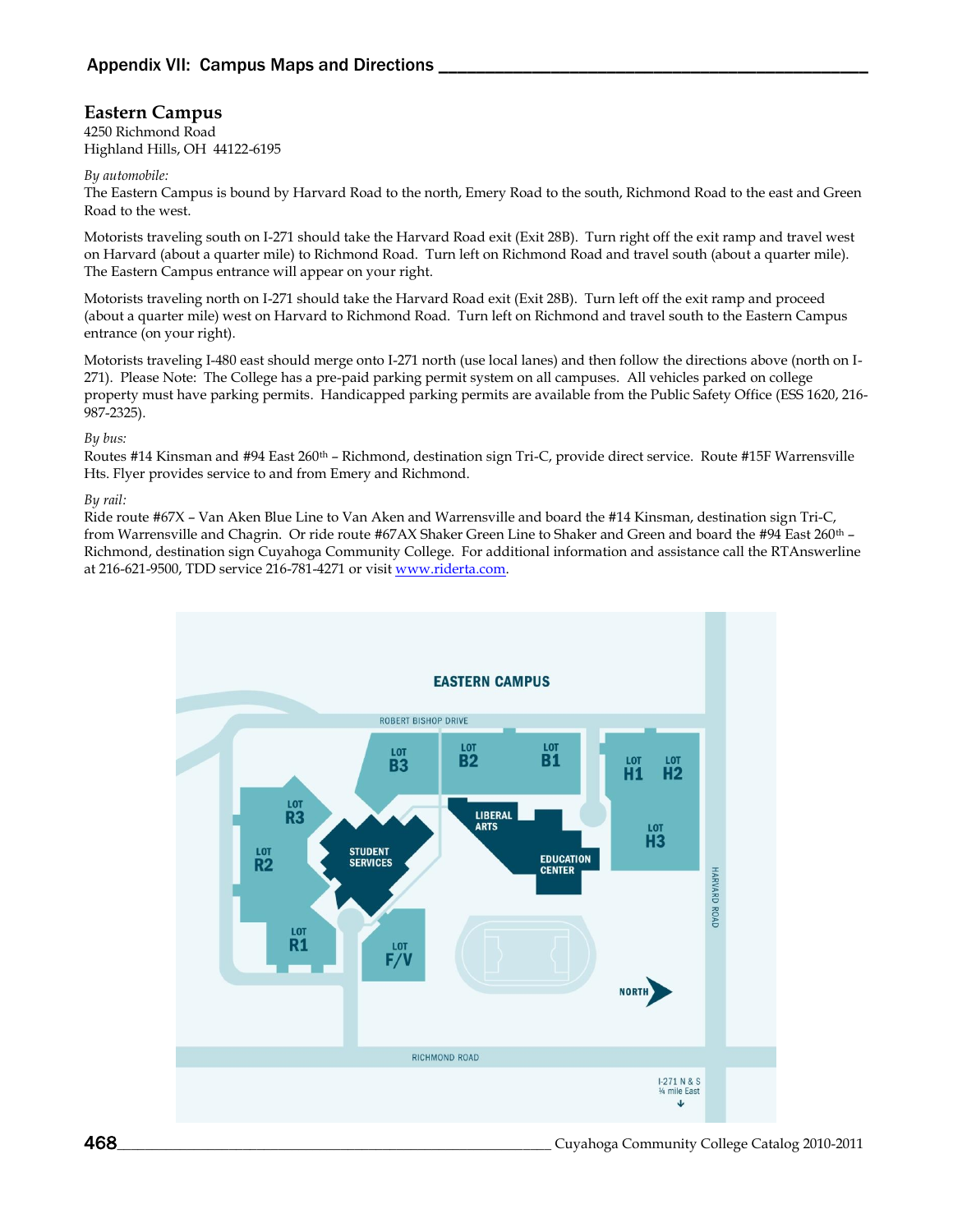# **Metropolitan Campus**

2900 Community College Avenue Cleveland, OH 44115-3196

#### *By automobile:*

Motorists can reach the campus by traveling east or west via Euclid or Carnegie Ave. to East 30th Street and then south to the campus. From I-77 northbound take the Cuyahoga Community College exit (East 30th Street) onto Woodland Ave. From I-90 eastbound and I-71 northbound take the exit to I-77 south and immediately exit onto East 30th Street. Please Note: The College has a pre-paid parking permit system on all campuses. All vehicles parked on college property must have parking permits. Handicapped parking permits are available from the Public Safety Office (Concourse 90, 216-987-4325).

#### *By bus:*

Routes #14 Kinsman, #15 Union, #25 Madison, #33 Central, #35 Broadview/Quincy, and #247 Outer Loop.

#### *By rail:*

#66 Red Line, #67X Van Aken Blue Line and #67AX Shaker Green Line provide connecting service with route #15 Union from the East 34th Campus Station. Routes #14 Kinsman, #15 Union, #25 Madison, #33 Central, #35 Broadview and #247 Outer Loop provide service from Tower City Center. For additional information and assistance call the RTAnswerline at 216-621- 9500, TDD service 216-781-4271 or visi[t www.riderta.com.](http://www.riderta.com/)

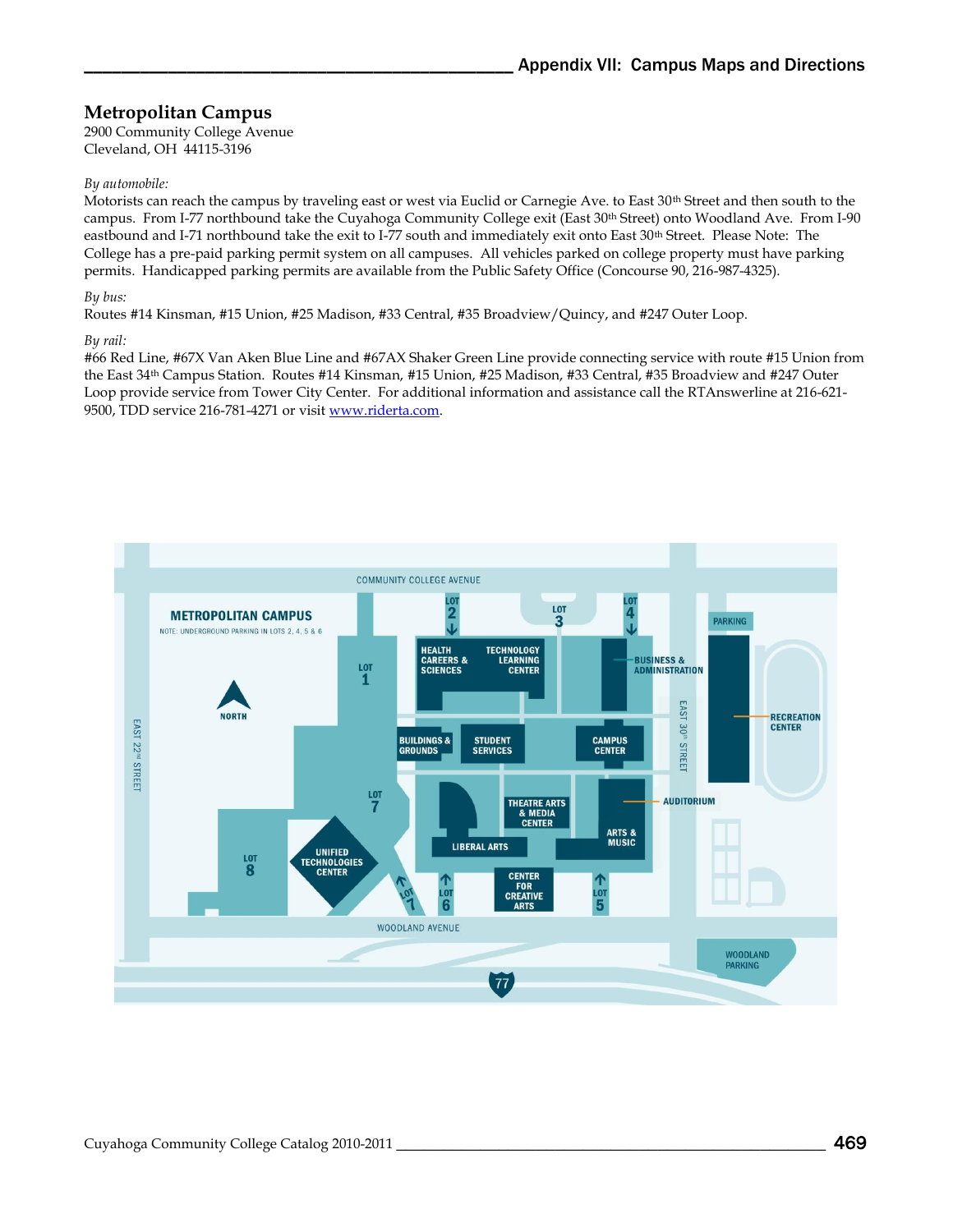### **Western Campus**

11000 Pleasant Valley Road Parma, OH 44130-5199

#### *By automobile:*

The Western Campus is bound by Pleasant Valley Road to the south and York Road to the east. The campus is accessible from I-77 using the Pleasant Valley Road exit and traveling west on Pleasant Valley Road to the campus or from I-71 exiting at Bagley Road and traveling east on Bagley Road (its name changes to Pleasant Valley Road) to the campus. Please Note: The College has a pre-paid parking permit system on all campuses. All vehicles parked on college property must have parking permits. Handicapped parking permits are available from the Public Safety Office (WSS 105, 216-987-5325).

#### *By bus:*

#145Y (York Flyer), #45Y, destination sign Pleasant Lakes and route #68 Bagley. For additional information and assistance call the RTAnswerline at 216-621-9500, TDD service 216-781-4271 or visit [www.riderta.com.](http://www.riderta.com/)

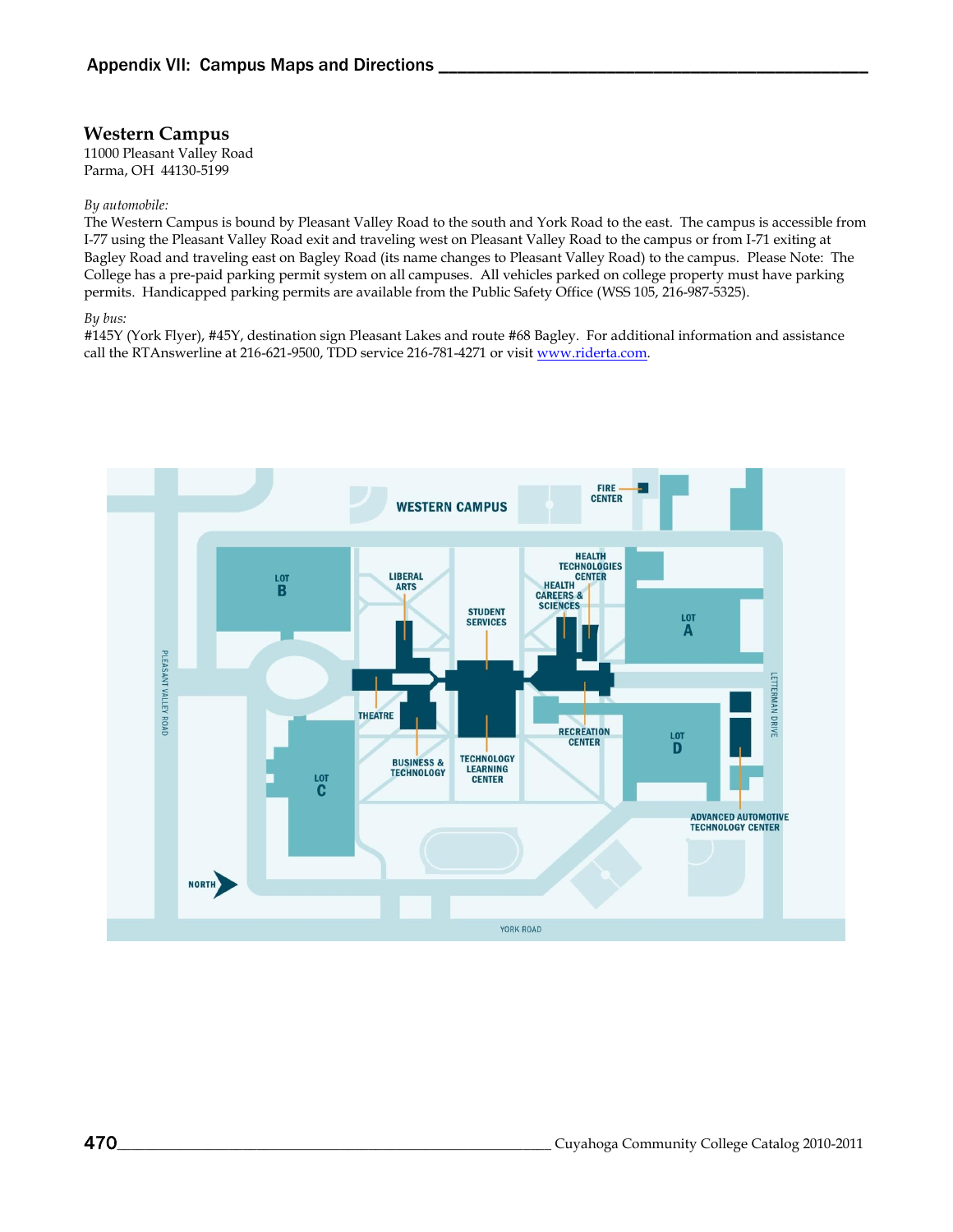# **Unified Technologies Center (UTC)/WEDD**

2415 Woodland Avenue Cleveland, OH 44115-3239

#### *By automobile:*

Motorists can reach the UTC adjacent to Metropolitan Campus by traveling east or west via Euclid or Carnegie Avenue to East 30<sup>th</sup> Street and then south to the UTC. From I-77 northbound take the Cuyahoga Community College exit (East 30<sup>th</sup> Street) onto Woodland Ave. From I-90 eastbound and I-71 northbound take the exit to I-77 south and immediately exit onto East 30th Street. Please Note: The College has a pre-paid parking permit system on all campuses. All vehicles parked on college property must have parking permits. Handicapped parking permits are available from the Public Safety Office (Concourse 90, 216-987-4325).

#### *By bus:*

Routes #14 Kinsman, #15 Union, #25 Madison, #33 Central, #35 Broadview/Quincy, and #247 Outer Loop.

#### *By rail:*

#66 Red Line, #67X Van Aken Blue Line and #67AX Shaker Green Line provide connecting service with route #15 Union from the East 34th Campus Station. Routes #14 Kinsman, #15 Union, #25 Madison, #33 Central, #35 Broadview and #247 Outer Loop provide service from Tower City Center. For additional information and assistance call the RTAnswerline at 216-621- 9500, TDD service 216-781-4271 or visi[t www.riderta.com.](http://www.riderta.com/)

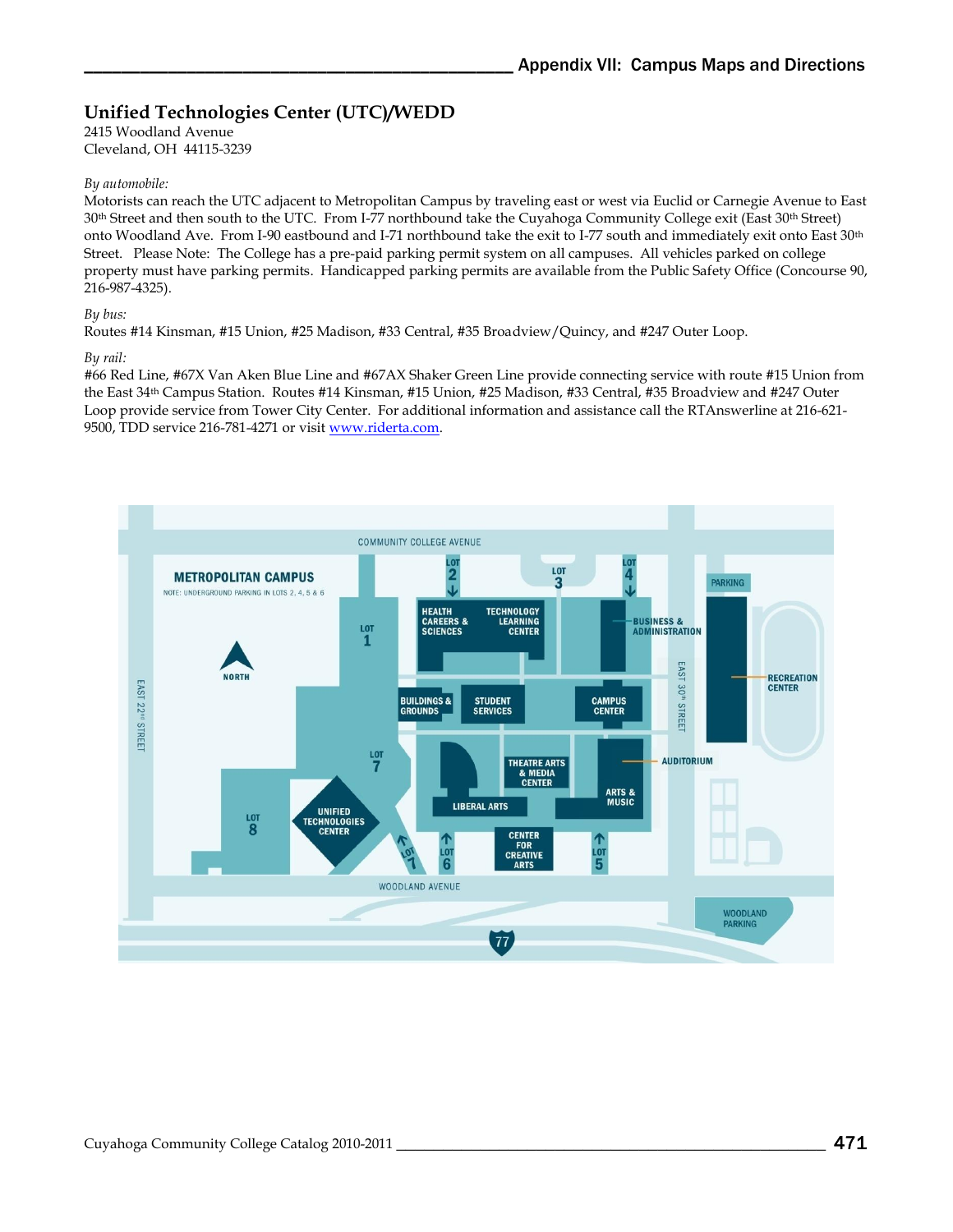## **Corporate College® East**

4400 Richmond Road Warrensville, OH 44128

#### *By automobile:*

Corporate College East is easily accessed by traveling south on I-271, exiting at 28B Harvard Road. Proceed turning right off of the exit ramp, traveling west on Harvard Road. The entrance to Corporate College East is located on Richmond Road.

#### *By bus:*

Routes #14 Kinsman and #94 East 260<sup>th</sup> – Richmond, destination sign Tri-C, provide direct service. Route #15F Warrensville Hts. Flyer provides service to and from Emery and Richmond.

#### *By rail:*

Ride route #67X Van Aken Blue Line to Van Aken and Warrensville and board the #14 Kinsman, destination sign Tri-C, from Warrensville and Chagrin. Or ride route #67AX Shaker Green Line to Shaker and Green and board the #94 East 260<sup>th</sup> -Richmond, destination sign Tri-C. For additional information and assistance call the RTAnswerline at 216-621-9500, TDD service 216-781-4271 or visi[t www.riderta.com.](http://www.riderta.com/)